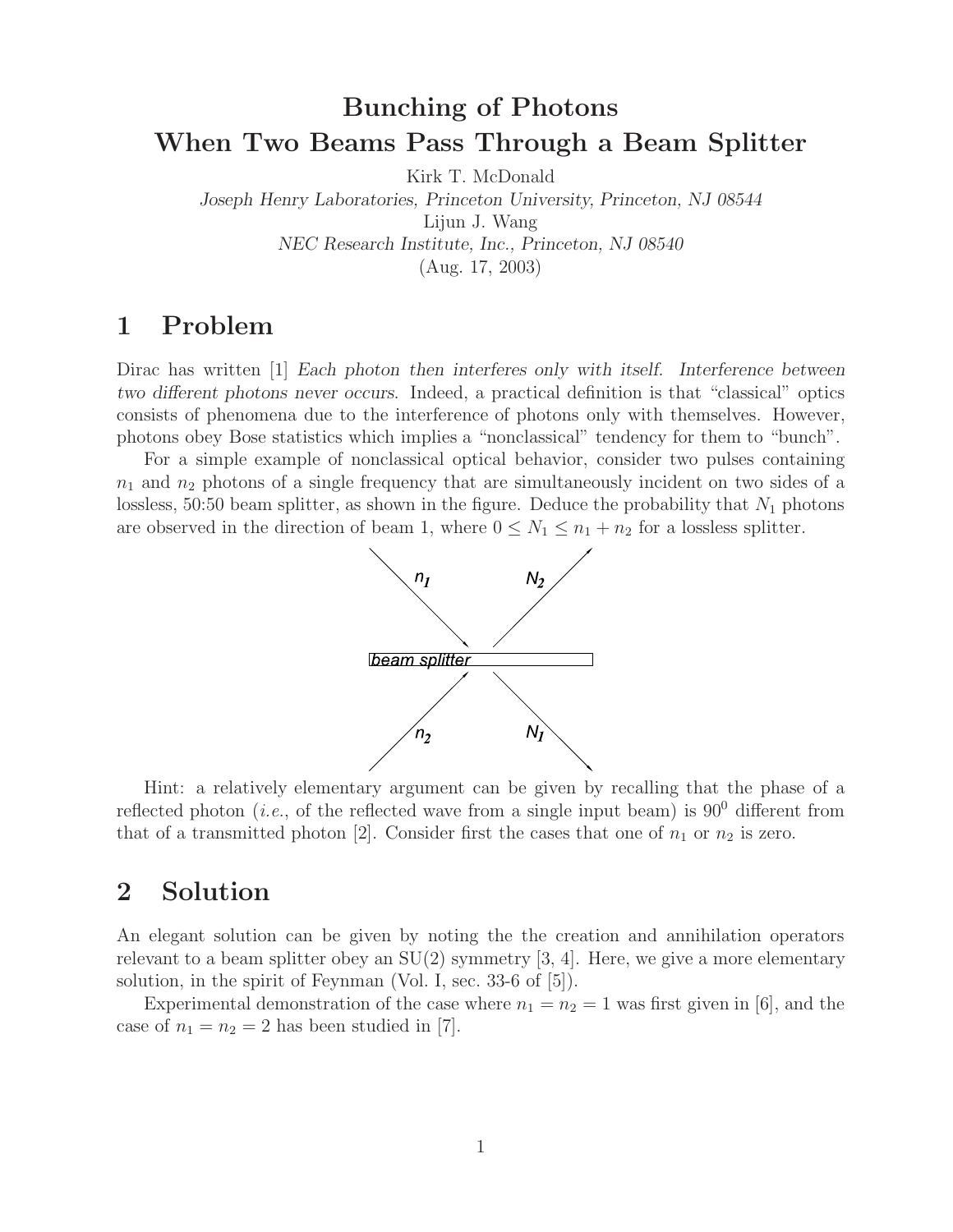### **2.1 A Single Input Beam**

We first consider the case of a single input beam with  $n_1 > 0$ . Then, of course,  $n_2 = 0$ .

In a classical view, the input beam would have energy  $u_1 = n_1 \hbar \omega$ , where  $\omega$  is the angular frequency of the photons. Then, the effect of the 50:50 beam splitter would be to create output beams of equal energies,  $U_1 = U_2 = u_1/2$ . In terms of photon numbers, the classical view would imply that the only possibility for the output beams is  $N_1 = N_2 = n_1/2$ .

But in fact, the transmitted beam can contain any number  $N_1$  of photons between 0 and  $n_1$ , while the reflected beam contains  $N_2 = n_1 - N_1$  photons.

If the photons were distinguishable, we would assign a probability of  $(1/2)^{n_1}$  to each configuration of transmitted and reflected photons in the 50:50 splitter. But the photons are indistinguishable, so that the probability that  $N_1$  out of  $n_1$  photons are transmitted is larger than  $(1/2)^{n_1}$  by the number of ways the  $n_1$  photons can be arranged into a group of  $N_1$  transmitted and  $n_1 - N_1$  reflected photons without regard to their order, *i.e.*, by the binomial coefficient,

$$
C_{N_1}^{n_1} = \frac{n_1!}{N_1!(n_1 - N_1)!}.
$$
\n(1)

Thus, the probability  $P(N_1, n_1-N_1|n_1, 0)$  that  $N_1$  out of  $n_1$  photons (in a single input beam) are transmitted by the beam splitter is,

$$
P(N_1, n_1 - N_1 | n_1, 0) = C_{N_1}^{n_1} \left(\frac{1}{2}\right)^{n_1}.
$$
 (2)

The result (2) is already very nonclassical, in that there is a small, but nonzero probability that the entire input beam is transmitted, or reflected. However, in the limit of large  $n_1$  the largest probability is that the numbers of photons in the reflected and transmitted beams are very nearly equal. We confirm this by use of Stirling's approximation for large  $n$ ,

$$
n! \approx e^{-n} n^n \sqrt{2\pi n}.
$$
\n(3)

For large n, and  $k = (1 + \epsilon)n/2$ , we have,

$$
C_k^n \approx \frac{1}{\sqrt{2\pi n} \left(\frac{k}{n}\right)^{k+1/2} \left(1 - \frac{k}{n}\right)^{n-k+1/2}} = \frac{2^{n+1}}{\sqrt{2\pi n} (1 - \epsilon^2)^{(n+1)/2} \left(\frac{1+\epsilon}{1-\epsilon}\right)^{n\epsilon/2}} \approx \frac{2^{n+1}}{\sqrt{2\pi n} (1 + n\epsilon^2/2)}.
$$
\n(4)

The probability of k photons out of n being transmitted drops to  $1/2$  the peak probability when  $\epsilon \approx \sqrt{2/n}$ . Hence, for large *n* the number distribution of photons in the transmitted (and reflected) beam is essentially a delta function centered at  $n/2$ , in agreement with the classical view.

The most dramatic difference between the classical and quantum behavior of a single beam in a 50:50 beam splitter occurs when  $n_1 = 2$ ,

$$
P(0,2|2,0) = \frac{1}{4}, \qquad P(1,1|2,0) = \frac{1}{2}, \qquad P(2,0|2,0) = \frac{1}{4}.
$$
 (5)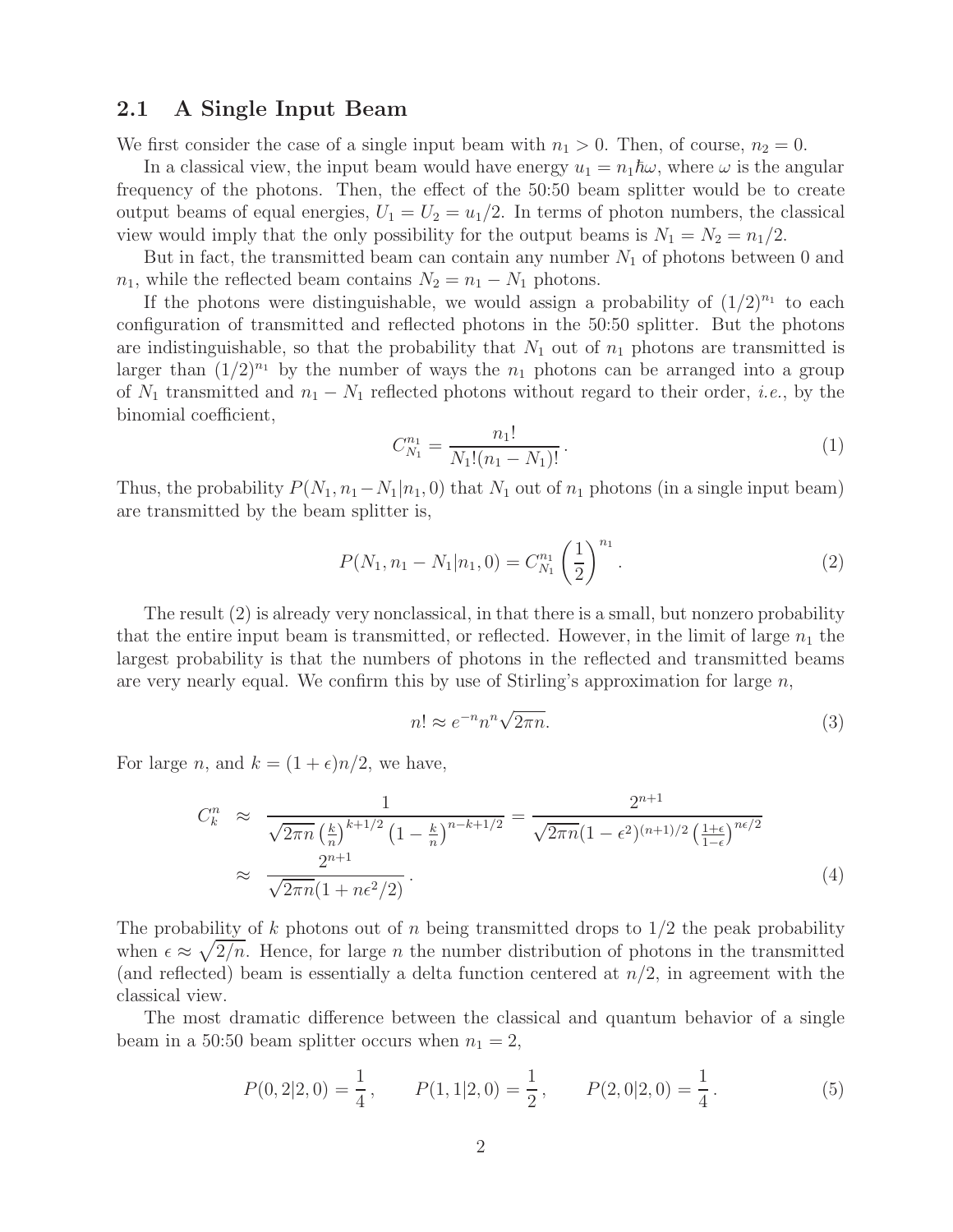In the subsequent analysis we shall need to consider interference effects, so we note that the magnitude of the probability amplitude that  $k$  out of  $n$  photons in a single beam are transmitted by a 50:50 beam splitter can obtained by taking the square root of eq. (2),

$$
|A(k, n - k|n, 0)| = \sqrt{C_k^n} \left(\frac{1}{2}\right)^{n/2}.
$$
 (6)

These amplitudes have the obvious symmetries,

$$
|A(k, n-k|n, 0)| = |A(n-k, k|n, 0)| = |A(k, n-k|0, n)| = |A(n-k, k|0, n)|.
$$
 (7)

We must also consider the phases of these amplitudes, or at least the relative phases. The hint is that we may consider the phase of a reflected photon to be shifted with respect to that of a transmitted photon by 90◦, as follows from a classicalanalysis of waves in a 50:50 beam splitter [2] (see also the Appendix). In this problem, we define the phase of a transmitted photon to be zero, so that the probability amplitude should include a factor of  $i = \sqrt{-1}$  for each reflected photon. Thus, we have,

$$
A(k, n-k|n, 0) = i^{n-k} \sqrt{C_k^n} \left(\frac{1}{2}\right)^{n/2}, \qquad (8)
$$

$$
A(n-k,k|n,0) = i^k \sqrt{C_k^n} \left(\frac{1}{2}\right)^{n/2}, \qquad (9)
$$

$$
A(k, n-k|0, n) = i^{k} \sqrt{C_{k}^{n}} \left(\frac{1}{2}\right)^{n/2}, \qquad (10)
$$

$$
A(n-k,k|0,n) = i^{n-k} \sqrt{C_k^n} \left(\frac{1}{2}\right)^{n/2}.
$$
 (11)

### **2.2 Two Input Beams**

We now calculate the general probability  $P(N_1, n_1 + n_2 - N_1 | n_1, n_2)$  that  $N_1$  output photons are observed along the direction of input beam 1 when the number of photons in the input beams in  $n_1$  and  $n_2$ .

We first give a classical wave analysis. The input waves have amplitudes  $a_{1,2} = \sqrt{n_{1,2}\hbar\omega}$ , and are in phase at the center of the beam splitter. The output amplitudes are the sums of the reflected and transmitted parts of the input amplitudes. A reflected amplitude has a phase shift of 90◦ relative to its corresponding transmitted amplitude, as discussed in sec. 2.1. In the 50:50 beam splitter, the magnitude of both the reflected and transmitted amplitudes from a single input beam are  $1/\sqrt{2}$  times the magnitude of the amplitude of that beam. Hence, the output amplitudes are,

$$
A_1 = \frac{1}{\sqrt{2}}(a_1 + ia_2), \tag{12}
$$

$$
A_2 = \frac{1}{\sqrt{2}}(ia_1 + a_2). \tag{13}
$$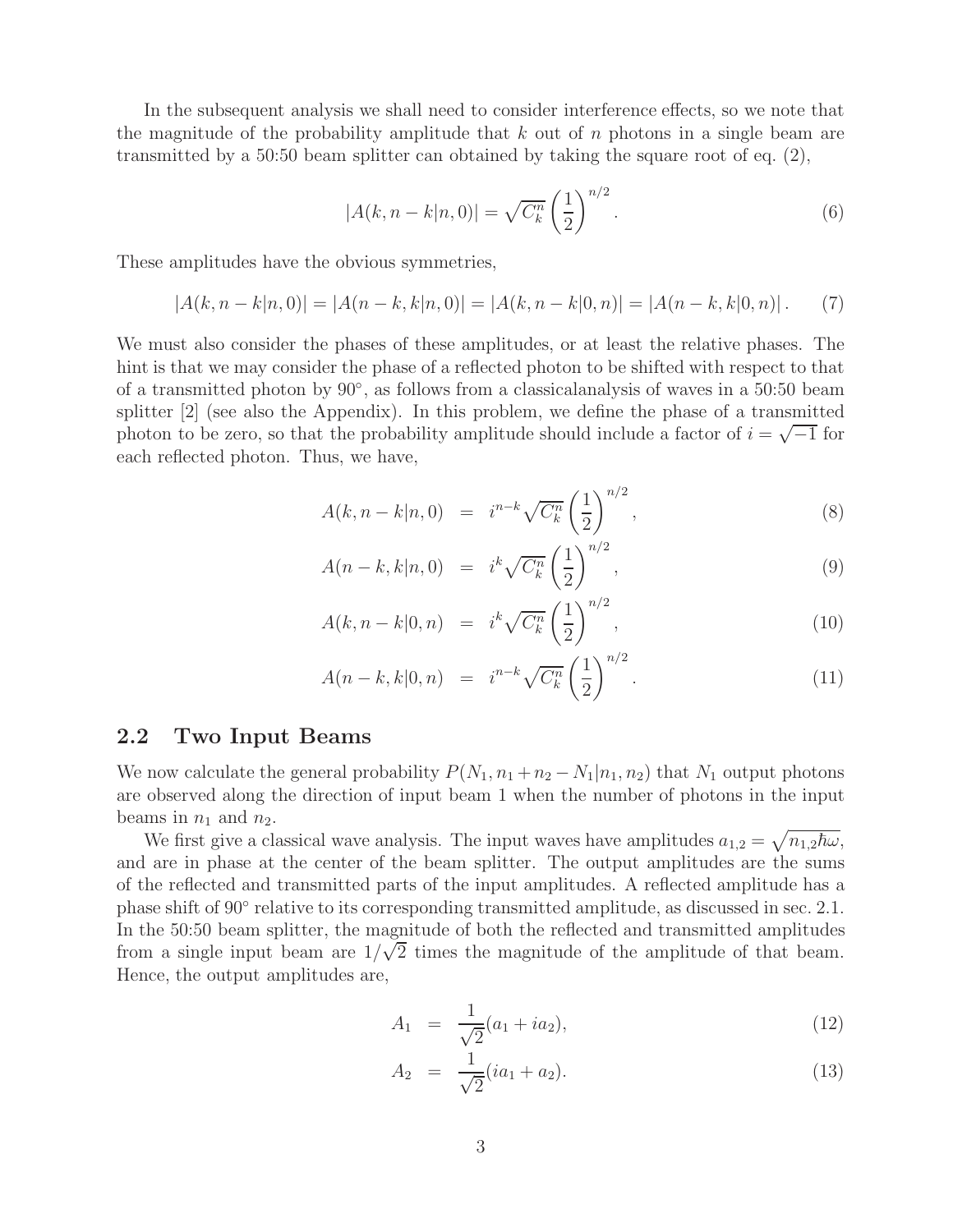Taking the absolute square of eqs.  $(12)-(13)$ , we find the output beams to be described by,

$$
N_{1,2} = \frac{|A_{1,2}|^2}{\hbar \omega} = \frac{a_1^2 + a_2^2}{2\hbar \omega} = \frac{n_1 + n_2}{2}.
$$
\n(14)

The classical view is that a 50:50 beam splitter simply splits both input beams, when they are in phase.

For a quantum analysis, we proceed by noting that of the  $N_1$  photons in output beam 1, k of these could have come by transmission from input beam 1, and  $N_1-k$  by reflection from input beam 2 (so long as  $N_1 - k \leq n_2$ ). The probability amplitude that k out of  $N_1$  photons are transmitted from beam 1 while  $N_1 - k$  photons are reflected from beam 2 is, to within a phase factor, the product of the amplitudes for each of these configurations resulting from a single input beam,

$$
A(k, N_1 - k | n_1, 0) A(N_1 - k, n_2 - N_1 + k | 0, n_2) = (-1)^{n_1 - k} \sqrt{C_k^{n_1} C_{N_1 - k}^{n_2}} \left(\frac{1}{2}\right)^{(n_1 + n_2)/2}, (15)
$$

referring to eqs.  $(8)-(11)$ . The most dramatic nonclassical features to be found below can be attributed to the presence of the factor  $(-1)^{n_1-k}$  that arises from the 90° phase shift between reflected and transmitted photons.

Since photons obey Bose statistics, we sum the sub-amplitudes (15), weighting each one by the square root of the number of ways that  $k$  out of the  $N_1$  photons in the first output beam can be assigned to input beam 1, namely  $C_k^{N_1}$ , time the square root of the number of ways that the remaining  $n_1 - k$  photons from input beam 1 can be assigned to the  $N_2$ photons in output beam 2, namely  $C_{n_1-k}^{N_2}$  to obtain,<sup>1</sup>

$$
A(N_1, n_1 + n_2 - N_1 | n_1, n_2) = \sum_{k} \sqrt{C_k^{N_1} C_{n_1 - k}^{N_2}} A(k, N_1 - k | n_1, 0) A(N_1 - k, n_2 - N_1 + k | 0, n_2)
$$
  

$$
= (-1)^{n_1} \left(\frac{1}{2}\right)^{(n_1 + n_2)/2} \sum_{k} (-1)^k \sqrt{C_k^{n_1} C_{N_1 - k}^{n_2} C_k^{N_1} C_{n_1 - k}^{N_2}}.
$$
 (16)

When evaluating this expression, any binomial coefficient  $C_m^n$  in which m is negative, or greater than n, should be set to zero.

The desired probability is, of course,

$$
P(N_1, n_1 + n_2 - N_1 | n_1, n_2) = |A(N_1, n_1 + n_2 - N_1 | n_1, n_2)|^2
$$
\n(17)

Some examples of the probability distributions for small numbers of input photons are given below.

<sup>&</sup>lt;sup>1</sup>Delicate to justify not also including factors  $C_{N_1-k}^{N_1}$ , and  $C_{N_2-(n_1-k)}^{N_2}$ , these being the ways of assigning photons to output beam 2 – but these factors are the same as those already included, and so should not be counted twice...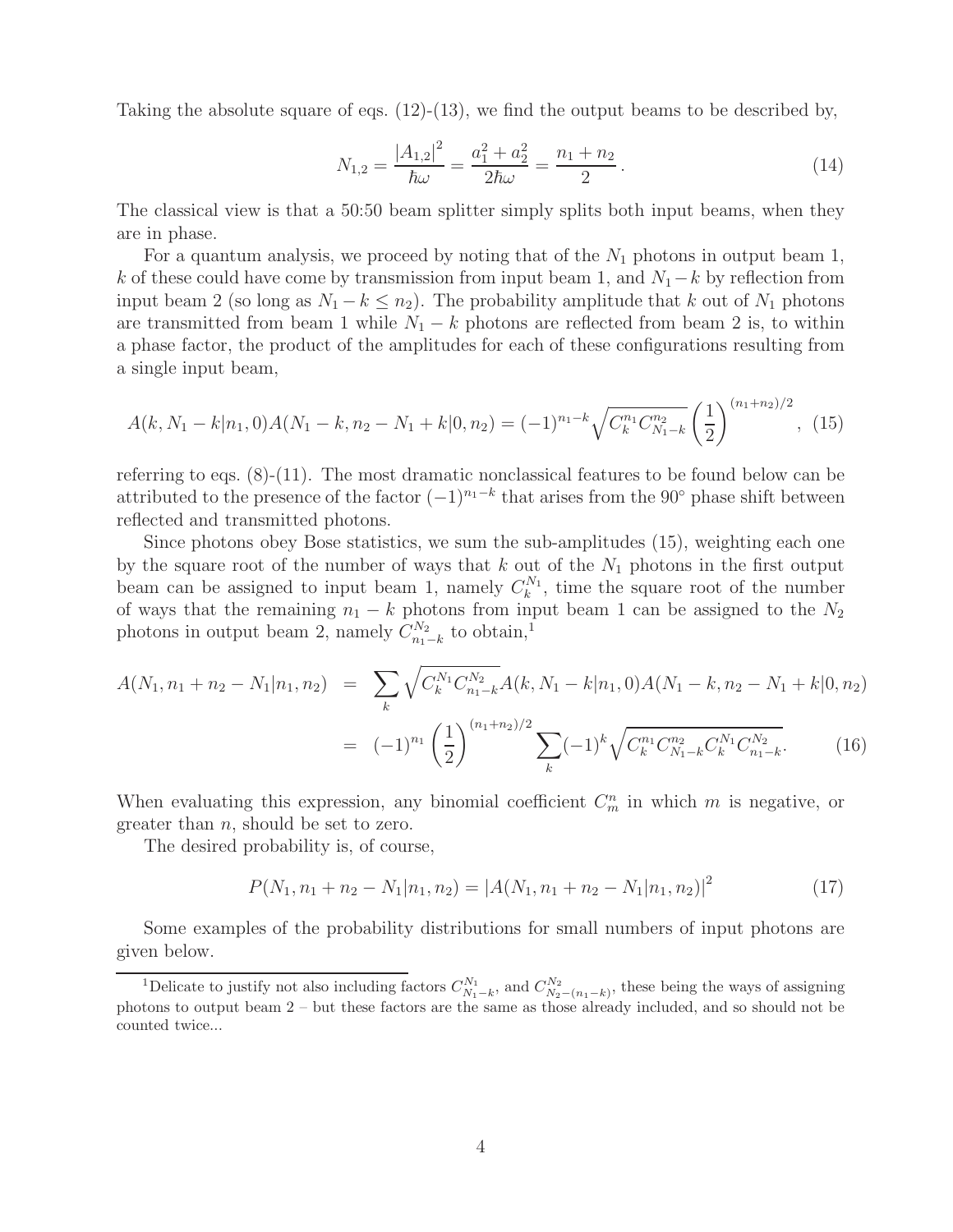#### **2.2.1 Two Input Photons**

| Input              | Output $(N_1, N_2)$ |               |                |  |  |  |
|--------------------|---------------------|---------------|----------------|--|--|--|
| $ n_1, n_2\rangle$ | (0, 2)              | (1, 1]        | (2,0]          |  |  |  |
| 2,0)               | $\frac{1}{4}$       | $\frac{1}{2}$ |                |  |  |  |
| $ 1, 1\rangle$     | $\frac{1}{2}$       |               | $\overline{2}$ |  |  |  |
| 0, 2)              |                     |               |                |  |  |  |

When  $n_1$  or  $n_2$  is zero, the probability distribution is binomial, as found in sec. 2.1. When  $n_1 = n_2 = 1$  there is complete destructive interference between the cases where both photons are reflected (combined phase shift  $= 180°$ ) and when both are transmitted (combined phase  $\text{shift} = 0$ ). This quantum result is strikingly different from the classical expectation that there would be one photon in each output beam.

#### **2.2.2 Three Input Photons**

| Input          | Output $(N_1, N_2)$ |                |               |               |  |  |  |  |
|----------------|---------------------|----------------|---------------|---------------|--|--|--|--|
| $ n_1, n_2)$   | (0, 3)              | (1, 2)         | (2,1]         | (3,0)         |  |  |  |  |
| 3,0)           | $\frac{1}{8}$       | $\frac{3}{8}$  | $\frac{3}{8}$ | $\frac{1}{8}$ |  |  |  |  |
| 2, 1)          | $\frac{3}{8}$       | $\overline{8}$ | $\frac{1}{8}$ | $\frac{1}{8}$ |  |  |  |  |
| $ 1, 2\rangle$ | $\frac{3}{8}$       | $\frac{1}{8}$  | $\frac{1}{8}$ | $\frac{1}{8}$ |  |  |  |  |
| 0,3)           |                     | $\frac{3}{8}$  | $\frac{3}{8}$ |               |  |  |  |  |

#### **2.2.3 Four Input Photons**

| Input          | Output $(N_1, N_2)$ |               |               |               |                |  |  |
|----------------|---------------------|---------------|---------------|---------------|----------------|--|--|
| $ n_1, n_2)$   | (0, 4]              | (1, 4)        | (2, 2)        | (3, 1)        | (4, 0)         |  |  |
| $ 4,0\rangle$  | $\frac{1}{16}$      | $\frac{1}{4}$ | $\frac{3}{8}$ | $\frac{1}{4}$ | $\frac{1}{16}$ |  |  |
| $ 3, 1\rangle$ | $\frac{1}{4}$       | $\frac{1}{4}$ | 0             | $\frac{1}{4}$ | $\frac{1}{4}$  |  |  |
| 2, 2)          | $\frac{3}{8}$       |               | $\frac{1}{4}$ | 0             | $\frac{3}{8}$  |  |  |
| $ 1, 3\rangle$ | $\frac{1}{4}$       | $\frac{1}{4}$ | 0             | $\frac{1}{4}$ | $\frac{1}{4}$  |  |  |
| 0, 4)          | 16                  |               | $\frac{3}{8}$ |               | 16             |  |  |

#### **2.2.4** Symmetric Input Beams:  $n_1 = n_2 \equiv n$

In this case there is zero probability of observing an odd number of photons in either output beam.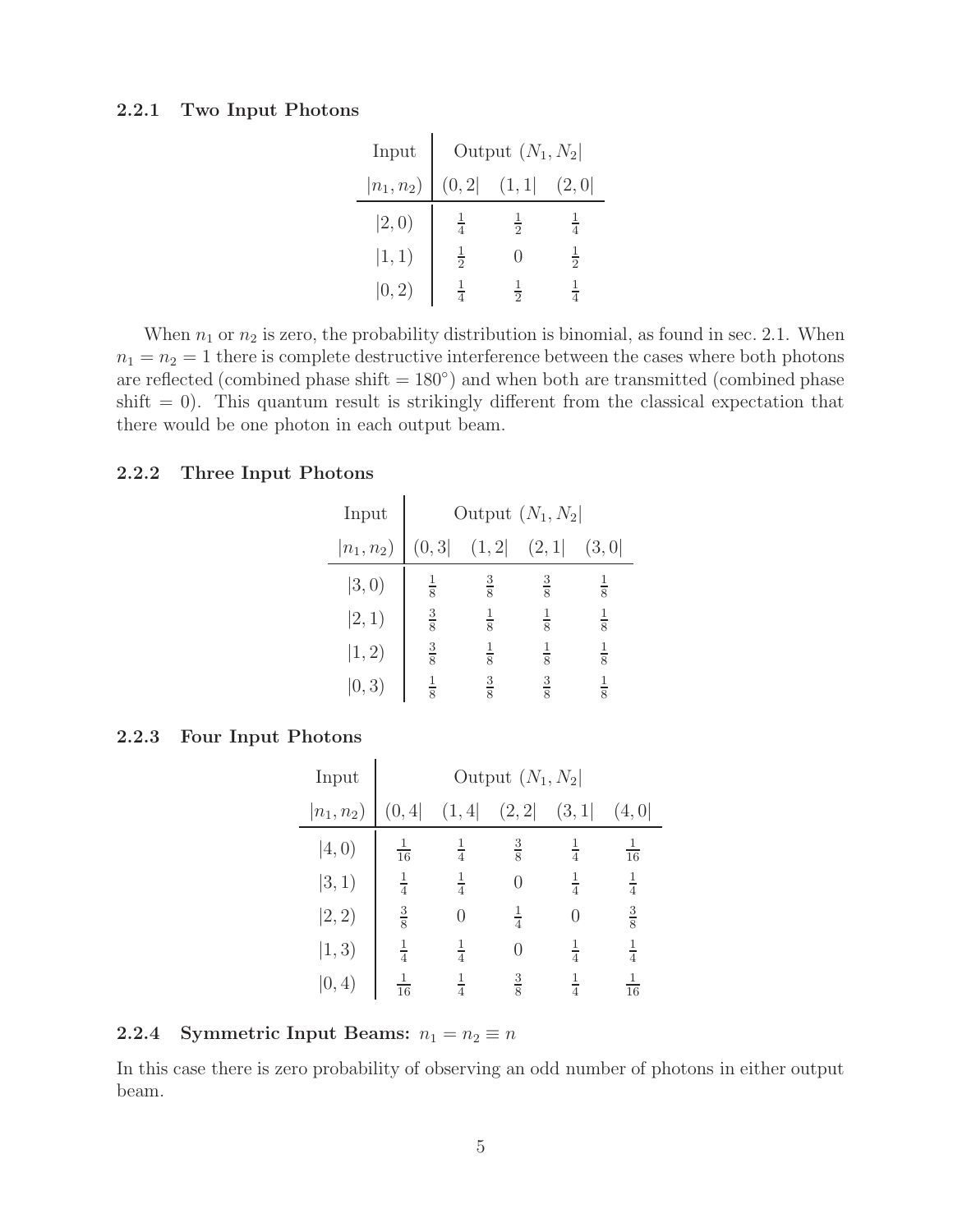To see this, note that when  $n_1 = n_2 = n$ , the magnitudes of the subamplitudes are equal for having k photons appearing in output beam 1 from either input beam 1 or input beam 2. However, the phases of these two subamplitudes are 180◦ apart, so that they cancel. In particular, when k photons are transmitted into output beam 1 from input beam 1, then  $N_1 - k$  photons are reflected from input beam 2 into output beam 1; meanwhile,  $n - k$ photons are reflected from input beam 1 into output beam 2. So, the overall phase factor of this subamplitude is  $i^{N_1-k+n-k} = (-1)^k i^{n+N_1}$ . Whereas, if k photons are reflected from input beam 2 into output beam 1, then  $N_1 - k$  photons are transmitted from input beam 1 into output beam 1, and so  $n-N_1+k$  photons are reflected from input beam 1 into output beam 2. So, the overall phase factor of this subamplitude is  $i^{k+n-N_1+k} = (-1)^k i^{n-N_1}$ . The phase factor between these two subamplitudes (whose magnitudes are equal) is  $i^{2N_1} = (-1)^{N_1}$ , which is  $-1$  for odd  $N_1$ , as claimed.

For the case of observing an even number of photons in the output beams, a remarkable simplification of eq. (16) holds [3]. *We have not been able to show this by elementary means. It does follow by inspection when* m = 0 *or* n*, in which case eq. (16) contains only a single nonzero term.* In general, the index k in eq. (16) for  $A(2m, 2n - 2m|n, n)$  runs from 0 to 2m if  $2m \leq n$ , or from  $2m - n$  to n if  $2m \geq n$ . There are an odd number of terms, the *central one having index*  $k = m$ . By a strange miracle of combinatorics, the sum collapses *to a simplified version of the central term of the series....* Namely,

$$
A(2m, 2n - 2m|n, n) = (-1)^{n-m} \left(\frac{1}{2}\right)^n \sqrt{C_m^{2m} C_{n-m}^{2n-2m}}.
$$
\n(18)

Therefore, the  $n + 1$  nonvanishing probabilities for symmetric input beams are.

$$
P(2m, 2n - 2m|n, n) = \left(\frac{1}{2}\right)^{2n} C_m^{2m} C_{n-m}^{2n-2m} \approx \frac{1}{n\pi\sqrt{\frac{m}{n}(1 - \frac{m}{n})}},\tag{19}
$$

where the approximation holds for large m and large n. Note that  $\int_0^1 dx/\sqrt{x(1-x)} = \pi$ . This probability distribution peaks for  $m = 0$  or n, *i.e.*, for all photons in one or the other output beam, with value,

$$
P(0, 2n|n, n) = P(2n, 0|n, n) = \left(\frac{1}{2}\right)^{2n} C_n^{2n}.
$$
\n(20)

The probability of finding all output photons in a single beam when the input beams are symmetric is larger by a factor  $C_n^{2n}$  than when there is only a single input beam (of the same total number of photons), because there are  $C_n^{2n}$  ways of assigning the *n* photons from input beam 1 to the 2n photons in the output beam. This is an extreme example of photon bunching caused by the beam splitter.

*It is noteworthy that the result (19) does not agree with the classical prediction (14) in the large* n *limit.*

*Of course, as pointed out by Glauber [8], a classical wave corresponds to a photon state with minimum uncertainty products* ΔEΔB*, where* E *and* B *are the electric and magnetic field amplitudes of the wave, respectively. In case of a pulse, we expect classically that both its energy* U *and phase* φ *are well defined, but the closest quantum equivalent is a coherent*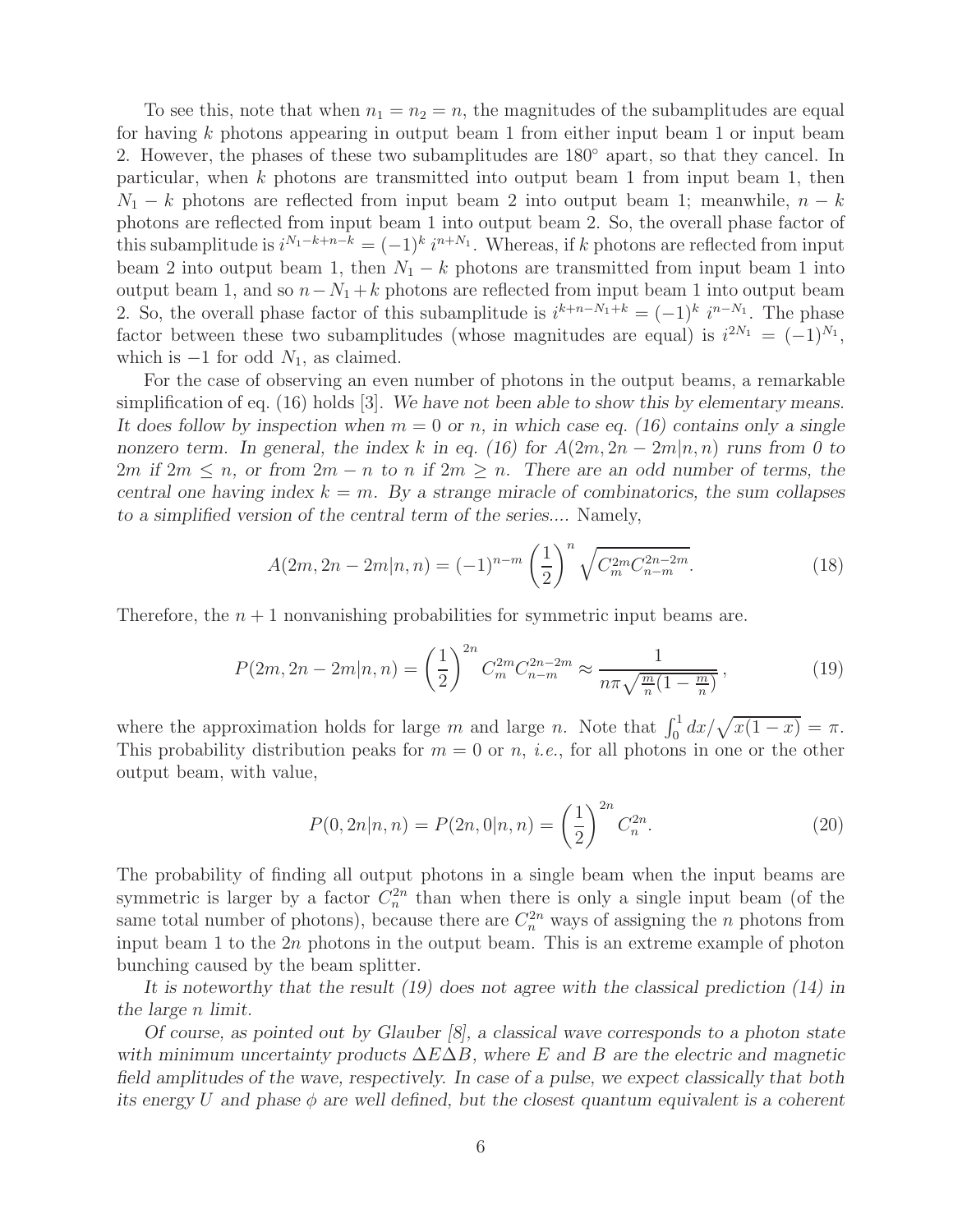*state with minimal uncertainty to the product* ΔUΔφ*. This state is a superposition of states of various photons numbers* n *whose expectation value for* n *follows a Poisson distribution* with  $\langle n \rangle = U/\hbar \omega$ . For large *n*, the variance in photon number is  $\sqrt{n}$ .

*Hence, in an experiment in which large numbers*  $N_1$  *and*  $N_2$  *of photons are observed at the two output ports of the beam splitter, we can say that the numbers*  $n_1$  and  $n_2$  of photons *at the input ports obeyed*  $n_1 + n_2 = N_1 + N_2$ , but we cannot know  $n_1$  and  $n_2$  separately *(if the inputs beams are "classical"). All we can know are the mean values*  $\langle n_1 \rangle$  and  $\langle n_2 \rangle$ . *Therefore, we should rewrite the probability distribution (17) as,*

$$
P(N_1, N_2 | \langle n_1 \rangle, \langle n_2 \rangle) = \left| \sum_{n_1, n_2} a_{n_1} a_{n_2} A(N_1, N_2 | n_1, n_2) \right|^2, \tag{21}
$$

where  $a_{n_i}$  *is the amplitude that input beam i contained*  $n_i$  *photons when the mean number of photons in this beam is*  $\langle n_i \rangle$ . We conjecture that a detailed calculation of eq. (21) would *agree with the classical prediction (14), but we have not confirmed this.*

### **3 Appendix: Phase Shift in a Lossless Beam Splitter**

We give a classical argument based on a Mach-Zehnder interferometer, shown in the figure below, that there is a 90◦ phase shift between the reflected and transmitted beams in a lossless, symmetric beam splitter. Then, following Dirac's dictum [1], this result applies to a single photon.

A beam of light of unit amplitude is incident on the interferometer from the upper left. The reflected and transmitted amplitudes are  $r e^{i\phi_r}$  and  $t e^{i\phi_t}$ , where magnitudes r and t are real numbers. The condition of a lossless beam splitter is that,

$$
r^2 + t^2 = 1.\t(22)
$$

The reflected and transmitted beams are reflected off mirrors and recombined in a second lossless beam splitter, identical to the first.

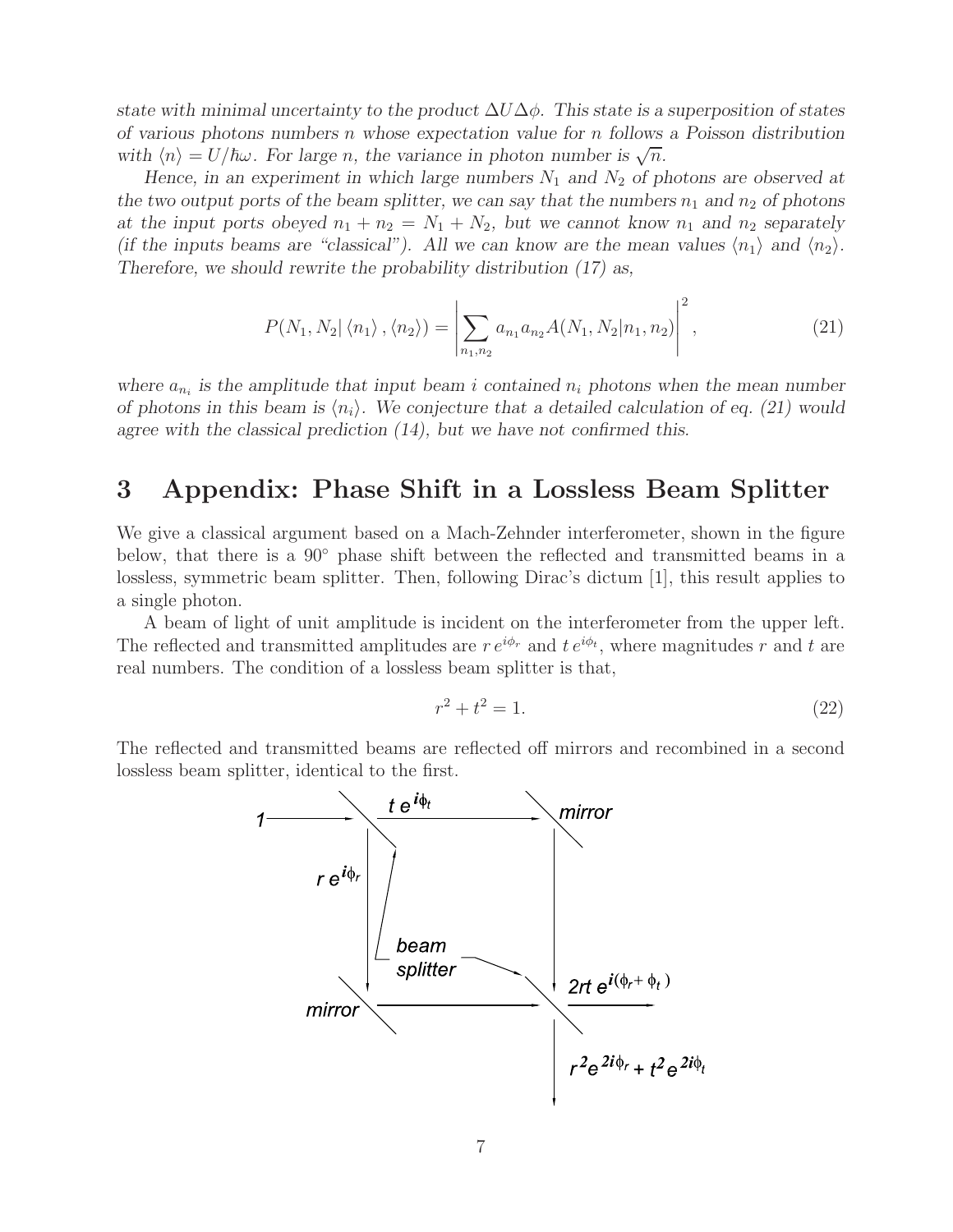Then, the amplitude for transmission at the first beam splitter, followed by reflection at the second, is  $tr, e^{i(\phi_t + \phi_r)}$ , *etc.* Hence, the recombined beam that moves to the right has amplitude,

$$
A_1 = 2rt e^{i(\phi_r + \phi_t)},\tag{23}
$$

while the recombined beam that moves downwards has amplitude,

$$
A_2 = r^2 e^{2i\phi_r} + t^2 e^{2i\phi_t}.
$$
 (24)

The intensity of the first output beam is,

$$
I_1 = |A_1|^2 = 4r^2t^2,\tag{25}
$$

and that of the second output beam is,

$$
I_2 = |A_2|^2 = r^4 + t^4 + 2r^2t^2\cos 2(\phi_t - \phi_r).
$$
 (26)

For lossless splitters, the total output intensity must be unity,

$$
I_1 + I_2 = 1 = (r^2 + t^2)^2 + 2r^2t^2[1 + \cos 2(\phi_t - \phi_r)].
$$
\n(27)

Recalling eq. (22), we must have,

$$
\phi_t - \phi_r = \pm 90^\circ, \tag{28}
$$

for any value of the splitting ratio  $r^2 : t^2$ .

The preceding argument does not clarify where that phase difference (28) is 90 $\degree$  or  $-90\degree$ , but more detailed arguments [2] show the phase difference to be −90◦. That is,

$$
\phi_r = \phi_t + 90^\circ. \tag{29}
$$

Furthermore, if the beam splitter is thin compared to a wavelength, then  $\phi_t \approx 0$  and  $\phi_r \approx 90^\circ$ .

### **References**

- [1] P.A.M. Dirac, *The Principles of Quantum Mechanics*, 4<sup>th</sup> ed. (Clarendon Press, 1958), p. 9, http://kirkmcd.princeton.edu/examples/QM/dirac\_qm\_58.pdf
- [2] See, for example, Problem 4 of the Princeton Ph501 problem set 6 at http://kirkmcd.princeton.edu/examples/ph501set6.pdf An argument very similar to that in the Appendix is given by V. Degiorgio, *Phase shift between the reflected and transmitted optical fields of a semireflecting lossless mirror is* π/2, Am. J. Phys. **48**, 81 (1980), http://kirkmcd.princeton.edu/examples/optics/degiorgio\_ajp\_48\_81\_80.pdf and also by Z.Y. Ou and L. Mandel, *Derivation of reciprocity relations for a beam splitter from energy balance*, Am. J. Phys. **57**, 66 (1989), http://kirkmcd.princeton.edu/examples/optics/ou\_ajp\_57\_66\_89.pdf